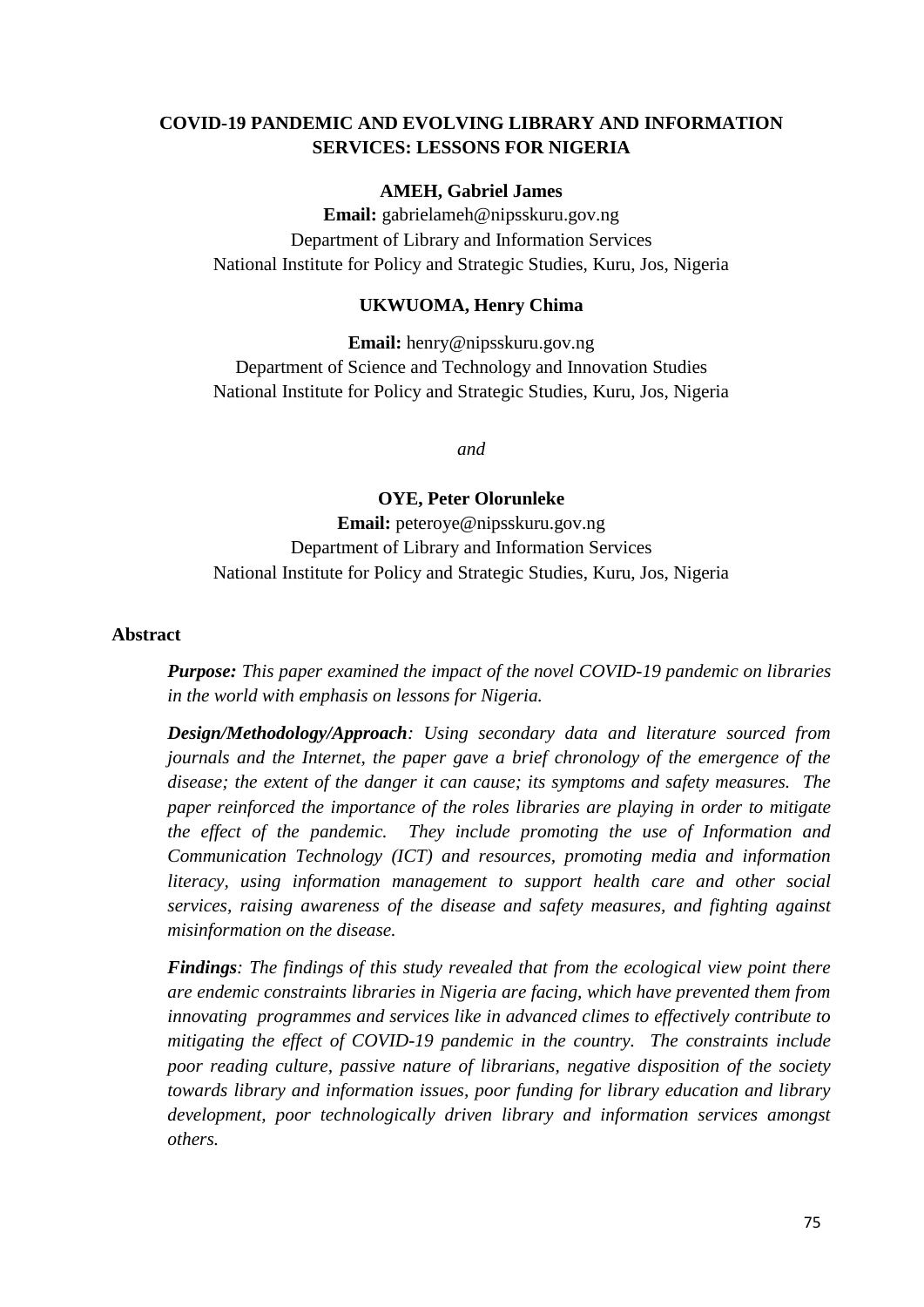*Originality/Value: The paper concluded by making recommendations and implementation strategies including the following: libraries in Nigeria must create more values for users, must become technologically innovative, government and stakeholders in the profession must act swiftly to ensure adequate policy framework for the effective functioning of libraries so that they are always in a good stead to cope with changing trends.*

*Practical Implication: In any pandemic the roles of the library include promoting awareness by creating and disseminating information relating to preventive measures, supporting research by providing information regarding latest developments and meeting the information needs of the user community. More so, the proper documentation of all facts gathered before, during and after the pandemic.*

**Keywords:** COVID-19; Pandemic; Libraries; Librarians; Digital technologies, Innovations.

# **1. Introduction**

The novel COVID-19 pandemic is a rapidly evolving phenomenon and information about the virus is still emerging. The World Health Organisation (WHO) (2020) and the International Association for Medical Assistance to Travellers (IAMAT), 2020) aver that "Corona viruses are large families of respiratory viruses that can cause illness in people and animals". It is a respiratory virus which spreads primarily through droplets generated when an infected person coughs or sneezes, or through droplets of saliva or discharge from the nose. An outbreak of the novel (new) coronavirus also referred to as COVID-19 was first reported in December, 2019 in Wuhan, Hubei Province, China. It was declared a public health emergency of international concern on  $30<sup>th</sup>$  January, 2020, and a pandemic on  $12<sup>th</sup>$  March, 2020.

According to official information issued by the WHO, "The disease is easily spread and it is vital that every effort is made to control and ensure that health systems are able to provide services to all that need them. Data sourced from World Health Organisation (WHO), as at October 2020 suggest that 80% of infections are mild or asymptomatic, 15% are severe infections, requiring oxygen and 5% are critical infections, requiring ventilation. Additionally,as at October of 2020, 3.4% of reported COVID-19 cases have died and 75,465 COVID-19 cases have been reported in China, 20,224 COVID-19 cases in Nigeria and 8.92 million cases globally (WHO, 2020).

The most common symptoms of the disease include flu-like symptoms such as fever, dry cough, and shortness of breath or difficulty in breathing. Symptoms can also include chills and repeated shaking, muscle pain, headache, sore throat, and loss of sense of taste or smell. Symptoms typically appear within two to fourteen days after exposure (IAMAT, 2020).

The first confirmed case relating to COVID-19 pandemic in Nigeria was announced  $27<sup>th</sup>$ February, 2020. On 31<sup>st</sup> January, 2020, following the development of the disease, the federal government of Nigeria set up a Coronavirus Preparedness Group to mitigate the impact of the virus if it eventually spreads to the country. On the same day, WHO listed Nigeria among other 13 African countries identified as high risk for the spread of the virus (WHO, 2020).

Since then, the situation has degenerated with more cases occurring regardless of measures initiated by the Federal and State Governments to combat the virus. Taking a cue from WHO, the Federal Government of Nigeria reeled preventive measures including washing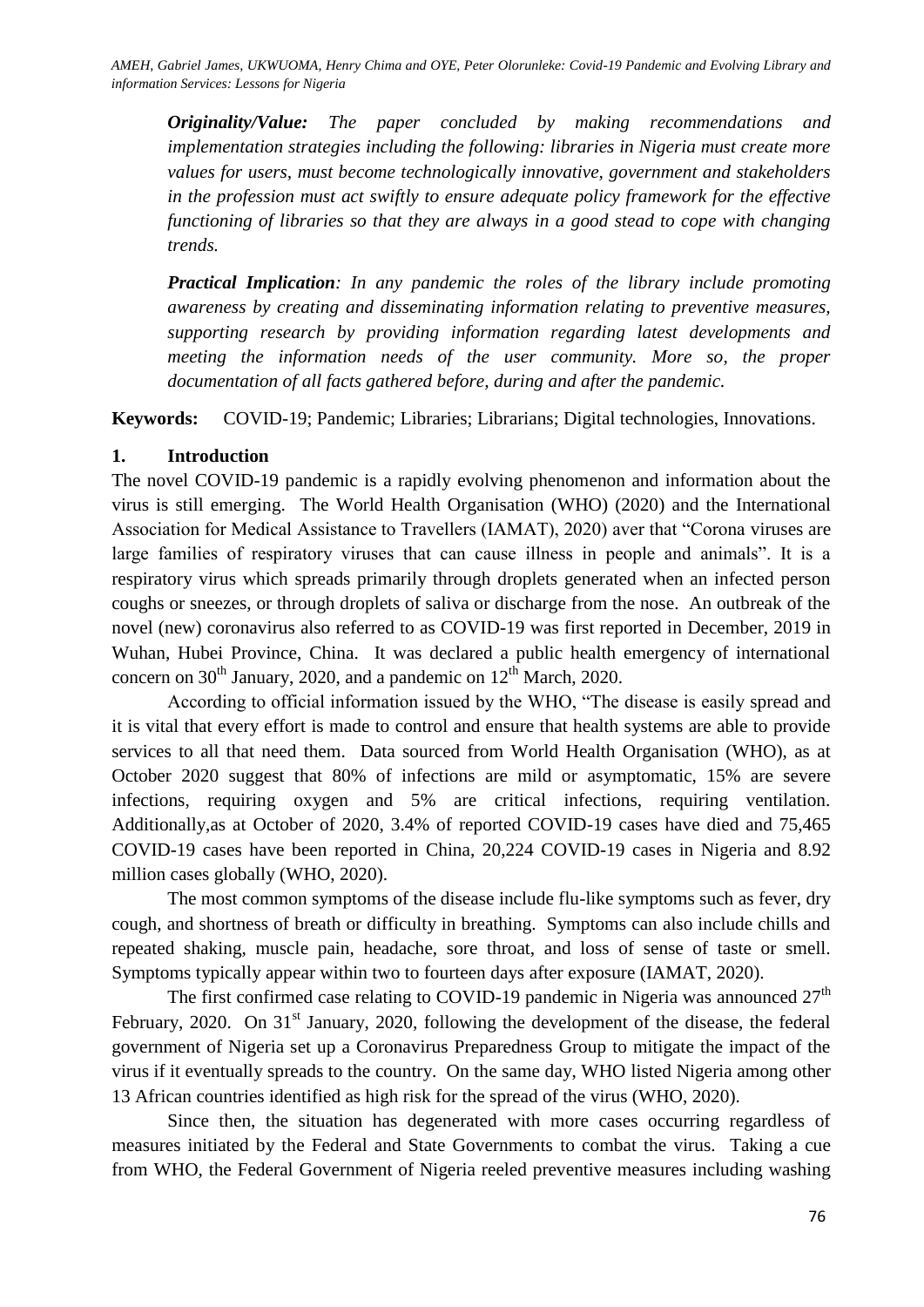of hands, social and physical distancing and a total lockdown through the coronavirus preparedness group including National Centre for Disease Control (NCDC) and the Presidential Task Force (PTF) on COVID-19, the Federal Ministry of Health, Federal Ministry of Information and their equivalents in the States.

Further strategies to combat the COVID-19 adopted by the federal government include the test, treat, trace and isolate. However, the strategy is crippled as a result of lack of equipment (Akinwotu and Burke, 2020). Other problems associated with COVID-19 are lack of bed spaces in hospitals and isolation centres, inadequate ventilators, limited testing capacities and insufficient numbers of trained medical personnel are the realities in most African countries as COVID-19 continues to spread in the continent (African Library and Information Association and Institutions-AFLIA, 2020). The Federal Government of Nigeria went ahead to enforce an initial twoweeks lockdown on March  $20<sup>th</sup>$ , 2020 for three of the 36 states, namely: Lagos, Ogun and Abuja considered high risk states. On April  $13<sup>th</sup>2020$  the lockdown was extended by another two weeks. So far, the lockdown has not been very effective because of the hunger majority of citizens are facing. It is important to bring to fore the fact that in 2018 the World Poverty Clock revealed that Nigeria has overtaken India as the world poverty capital, with over 40% of its citizens living below poverty line. Also, a large proportion of the population lives on daily income, thus staying at home led to another problem which is hunger (Kalu, 2020).It is also on record that many Nigerians think COVID-19 is a hoax or a disease for the elites (Think global health, 2020; BBC, 2020 & The Republic, 2020).

To date there is no specific medication recommended to prevent or treat the new coronavirus (2019-nCov.). Though, nations have experimented on Hydroxyl Chloroquine, Remdisivire, COVID-organic, etc to ascertain their effectiveness in managing COVID-19 patients (WHO, 2020). Those infected can receive appropriate care to relieve and treat symptoms, and those with severe illness can receive optimised supportive care. However, the best-known way to prevent and slow down transmission or even to stay safe is to be well informed about the COVID-19 virus, the disease it causes and how it spreads. This is in line with the belief in medical parlance that prevention is better than cure. Accordingly, it is much easier and cheaper to prevent COVID-19 than to cure it. Many countries around the world have adopted this measure with their libraries playing prominent and strategic roles.

Ordinarily managing information effectively for routine situations is critical. But during a period of crisis, how information is gathered and handled is most crucial and could make all the difference between positive outcomes and exacerbated scenarios. In line with the foregoing, the UN Secretary General, Antonio Guteres posited that the danger now is no more just the virus which is the common enemy but the growing surge of misinformation, thus the need to urgently promote facts and science, hope and solidarity over despair and division.

AFLIA (2020) further states that misinformation about COVID-19 is engendering false hopes and generating fear, promoting quackery as well as undermining scientifically proven pathways that curb the spread of the virus such as social/physical distancing, staying at home, proper hand-washing and use of sanitizers. Misinformation thrives more where there is illiteracy, especially the inability to understand and evaluate information itself as well as the source(s). Africa including Nigeria is lagging behind in the world's average on literacy levels. This makes the continent a fertile ground for misinformation about the COVID-19 pandemic.According to Chatham House (2020) many Nigerians initially considered the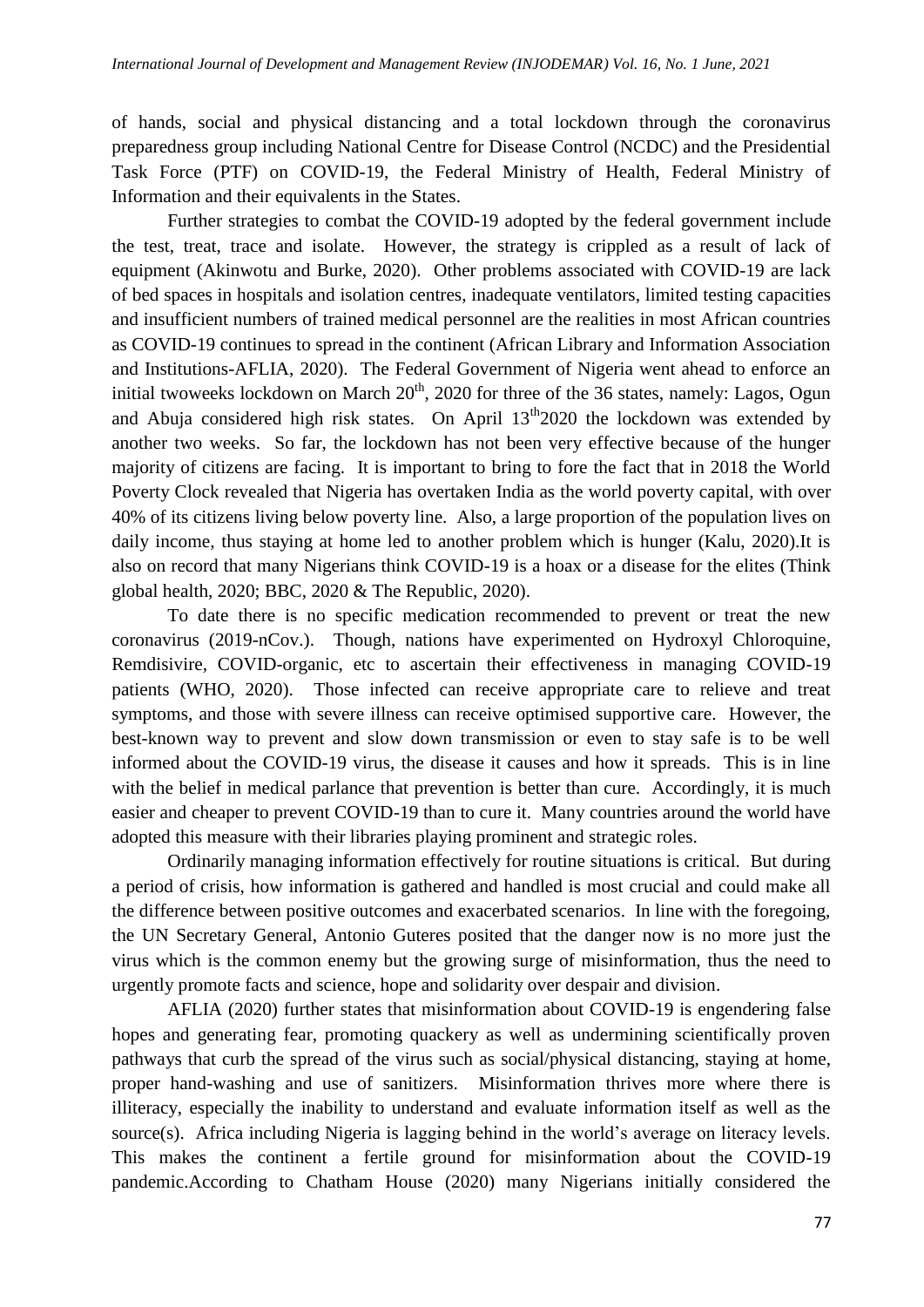AMEH, Gabriel James, UKWUOMA, Henry Chima and OYE, Peter Olorunleke: Covid-19 Pandemic and Evolving Library and *information Services: Lessons for Nigeria*

pandemic a hoax, some describing it as a 'rich man's disease'; while others see it as another conspiracy by politicians to loot the treasury. It should also be noted that some governors did not believe the Covid-19 is real at the initial stage. This also sent wrong signals to the citizens.

Information literacy is the turf of librarians all over the world. In this regard, AFLIA stresses that this is the time for librarians to carve a space for themselves in the fight against the continued march of the virus. This can be done disseminating correct, reliable, relevant information that will make Africans including Nigerians concerned, without instigating panic and bursting myths and disinformation that can help the pandemic to wax strong in the continent.

Fallows (2020) avers that libraries have learned from their experience and attention to previous pre-pandemic efforts. They are pivoting quickly to new ways of offering services to the public which is the core of their mission. Fallows further stresses that when libraries closed their doors abruptly, they immediately opened their digital platforms, collaborations and creative activity to reach the public in ways as novel as the virus that forced them to it; thus, evolving new ways, resources and services.

The AfLIA (2020) advocates that as managers of information, African Librarians cannot afford to stay on the side lines and act unconcerned. But hitherto, despite much development since the introduction of libraries in Nigeria beginning from the 1940s studies for instance Olden (1985), Nwokwo (1998), Ochogwu (2007), Nkechi, Eweani and Eke (2018) have shown that there are endemic constraints fostered by systemic or ecological problems bedevilling the establishment and functioning of libraries and librarianship in Nigeria.

Over time, related studies revealed that there is government and management apathy towards the issues of the library in Nigeria. This is coupled with lack of functional policy framework for libraries. This has also culminated into low inclination to the establishment and use of libraries. Consequently, leading to slow performance in initiating robust programmes, operations and services as the need arises in libraries in Nigeria.

The above narrated phenomenon could also be linked with the poor performance of Nigeria in the Global Innovation Index which measures each country's contribution to global research and international patent application which ranked Nigeria 114 out of 118countries in 2019 (Global Innovation Index, 2019). Related to this is the fact that research is also underfunded in Nigeria. For instance, the National Institute for Medical Research (NIMR) is grossly underfunded. The National Research and Experimental Development Survey revealed that in four years Nigeria spent less than 162 million on research while South Africa Spent \$2.09 billion on research in 2018. The main takeaway of AFLIA is that African libraries including libraries in Nigeria cannot be on the side lines. They are expected to join the fight against the COVID-19 pandemic in their own respective ways and capacities.

The COVID-19 pandemic is having a global impact; it is affecting societies in different ways and levels. Concerted efforts are being made around the world to combat the disease for which no sublime cure is yet discovered. The world is relying mostly on preventive measures including lockdowns, restrictions and lifesaving medical treatments. But there is consensus amongst world leaders and stakeholders like WHO and related bodies such as Ministry of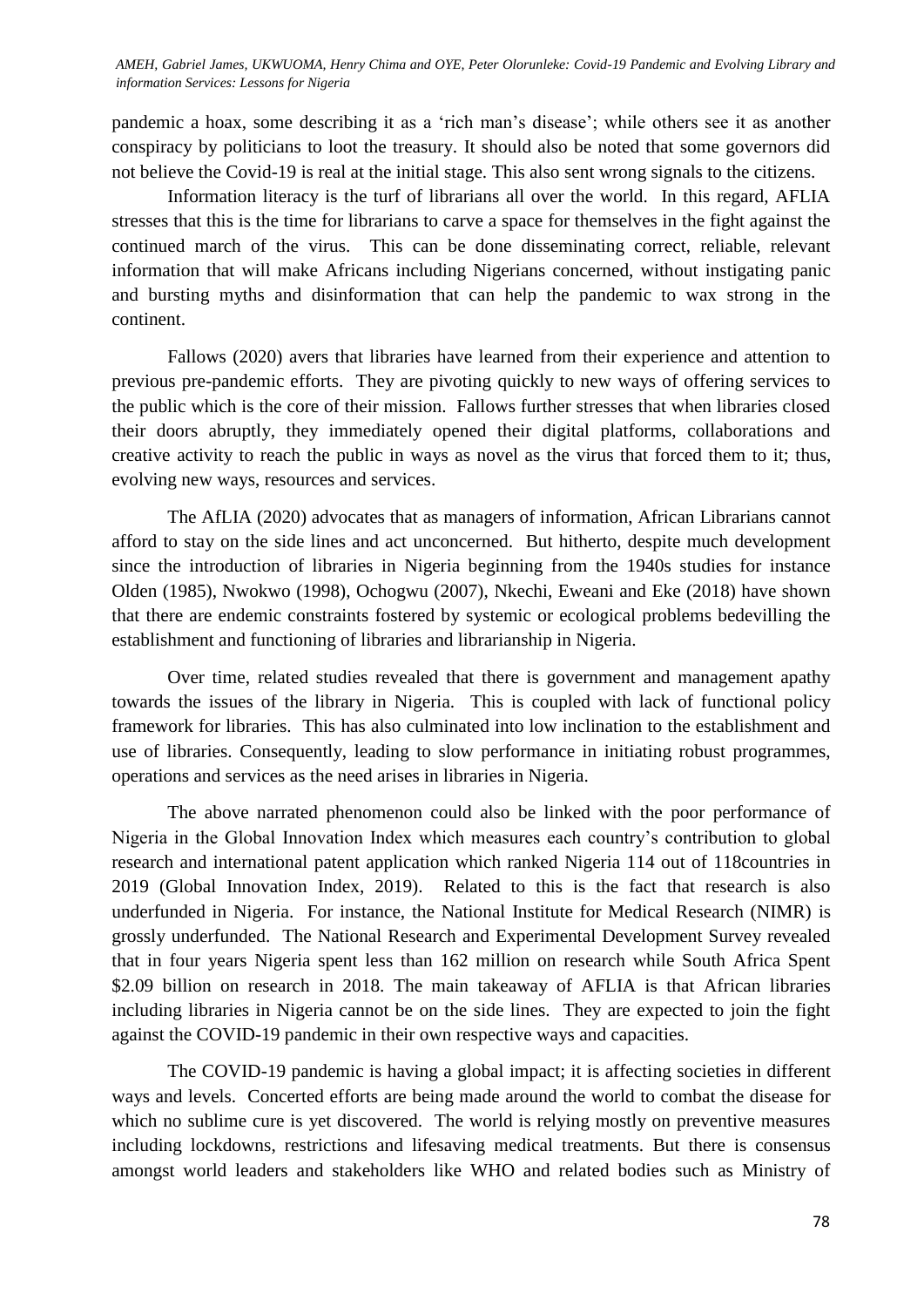Health, NCDC and PTF that the best way to prevent and slow down transmission or even to stay safe is to be well informed about the COVID-19 virus, the disease it causes, how it spreads and preventive measures. In this regard, "libraries around the world are bringing their information triage, vet tinge, vetting and organization skills to bear on the current crisis in new ways‖ (Dar, 2020).

In spite of the fact that the disease is also having a significant negative impact on libraries across the world including having to close down completely or semi-closed, they are gathering resources and exercising their ingenuity to create and adapt operations, services and programmes to meet the changing information needs of communities. This brings to the fore the fundamental question: what are the contributions of librarians and libraries in Nigeria towards combating the COVID-19 pandemic? And how can the Nigerian Libraries function effectively.

The paper is segmented into sections, section one presented a background on COVID-19 and library services, section two presents related literature, section three presents materials and method, section four presents discussion of findings and section five presents conclusion, and section six presents recommendations and implementation strategies.

# **2. Library Services in Selected Countries amid the Covid-19 Pandemic**

The United States of America (USA) has recorded over 2.36 million cases of coronavirus with about 733,000 patients fully recovered from the virus. Amid the pandemic, libraries in the USA were shut, although some of the employers requested the employees to report to work daily, most especially those on essential services (The New York Times, 2020). Interestingly, social and physical distancing was observed by those who reported to work with hand sanitizers and gloves also provided. On the contrary, some libraries shut down completely requesting the staff to work from home with full salary in states like Texas, Massachusetts and Colorado. Though, some of the libraries were tasked with providing educational resources via ICT medium. The Duke University Libraries which completely shut down their libraries to the public only provided skeletal services to users. The University library provided teaching and online services to students and provided 40% of their print collections to library users (Duke University, 2020).

China recorded the first case of the coronavirus in the city of Wuhan. China created a memory bank to document the coronavirus outbreak stories which includes articles, audio, pictures, manuscript, multimedia resources, video calligraphy and paintings (CGTN, 2020). According to the International Federation of Library Associations and Institutions, the Library society of China (LSC) and the National Library of China (NLC) ensured the provision of library services through the use of ICTs and made information available online for the citizens of China. Additionally, librarians in Wuhan and other regions and communities were able to provide makeshift booker centres for hospital patients and medical workers who were at the frontline of the pandemic. They further assisted in the provision of information in the prevention and control of the pandemic that supported national policy making organs. They collated all information about the pandemic on daily basis, and stored same. They provided online services via library's official websites. Interestingly, the NLC provided a service tagged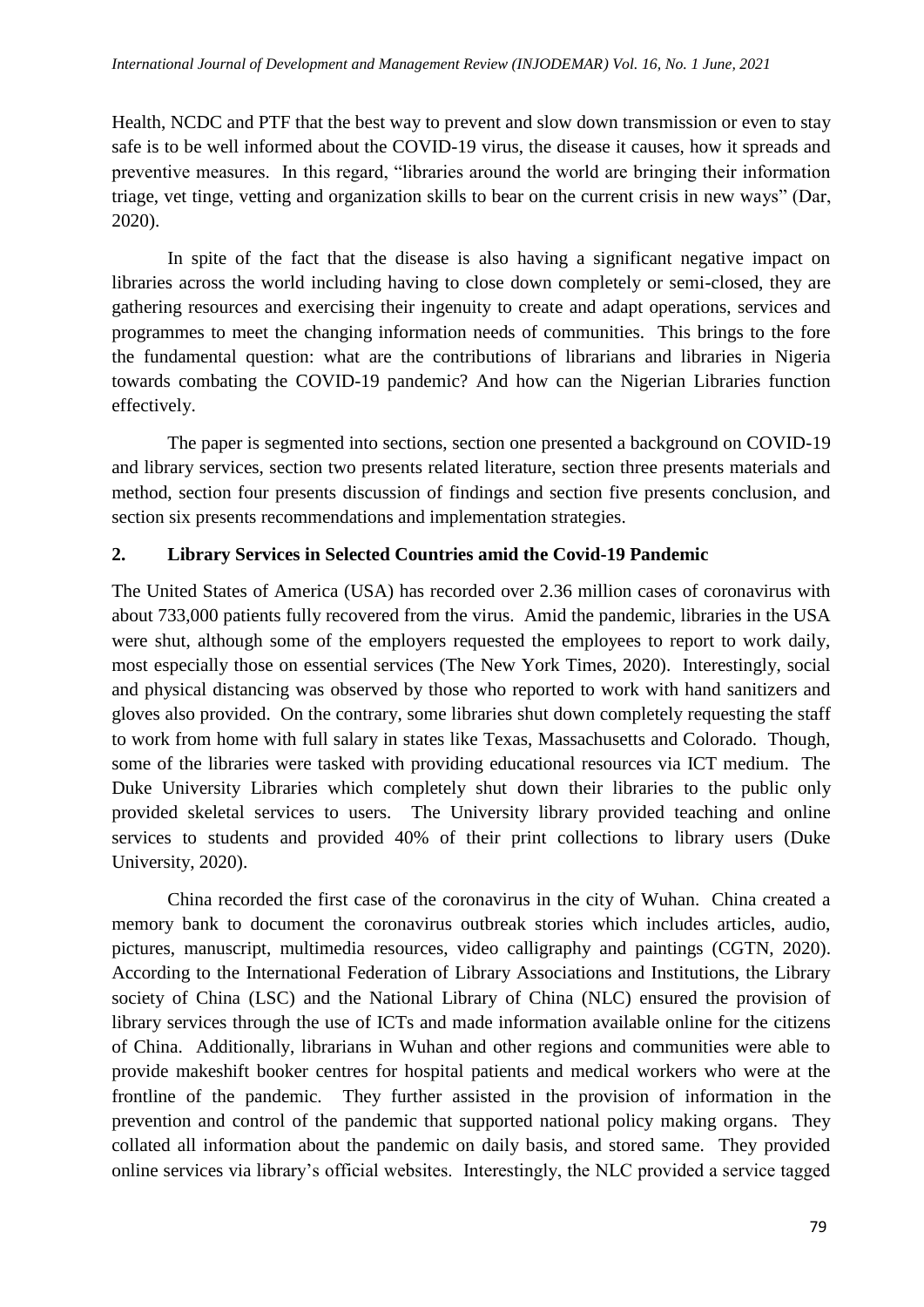*International Journal of Development and Management Review (INJODEMAR) Vol. 16, No. 1 June, 2021 information Services: Lessons for Nigeria AMEH, Gabriel James, UKWUOMA, Henry Chima and OYE, Peter Olorunleke: Covid-19 Pandemic and Evolving Library and* 

"Special Topic on the Resources of fighting against COVID-19" with the sole aim to provide librarians and the public both locally and internationally literature on COVID-19 (AFLIA, 2020).

In South Africa, the Library and Information Association of South Africa urged its members to follow the guidelines in order to be safe during the pandemic. They also informed the public that all library and information service centres were closed down; and they were at the frontlines trying to gather valuable information about the pandemic. The library association also informed the public to only source for information about the COVID-19 pandemic via the World Health Organisation website and the country's department of health website. Additionally, the library also stated that all digital medium was available for library services in the country.

According to a report by the National Authorities of Public Libraries in Europe (NAPLE) which consists of twenty European nations, most of the libraries in these 20 nations started to shut down in March, 2020 thus focusing on online services and digital content. Staff of most of the libraries were working from home but some library staff who were made to report to work, worked under strict physical distancing with the provision of anti-bacteria gel. Libraries in the NAPLE countries provided services such as drive through library service take away and home delivery services. They also rejected the returning of books which had been borrowed out and only received such books upon disinfecting them. Librarians focused on eservices and social media platform by providing all important information through such medium (NAPLE, 2020).

Ali (2020) averred that Pakistani librarians and information professionals during the pandemic needed to imbibe three attributes which include the supporting of public health awareness, the support of research teams and faculty and the provision of routine core services for regular library users. They further stressed that the library as social institutions are responsible for ensuring public health awareness and the provision of up-to-date information to clinicians and managers. This is done through drawing attention of medical Scientists and research teams to latest developments regarding vaccinations, diagnosis kits and relevant studies published in medical journals (Ali, 2020). This service is in tandem with library's principles of selective Dissemination of Information (SDI) and Current Awareness Service (CAS).

#### **3. Materials and Methods**

The study sourced data through secondary means from the internet, newspapers and journals to ascertain the impacts COVID-19 pandemic have on libraries, what new ways, resources and services libraries have evolved to help combat the new COVID-19 disease, constraints faced by Nigerian libraries in contributing effectively towards combating COVID-19 pandemic and what measures can be taken to tackle these constraints. The study entails a full desk research on libraries across the world cum COVID 19 pandemic. The study adopted qualitative analysis which focused on identifying and categorising key themes, interpreting patterns and understanding social context (McCombes, 2021).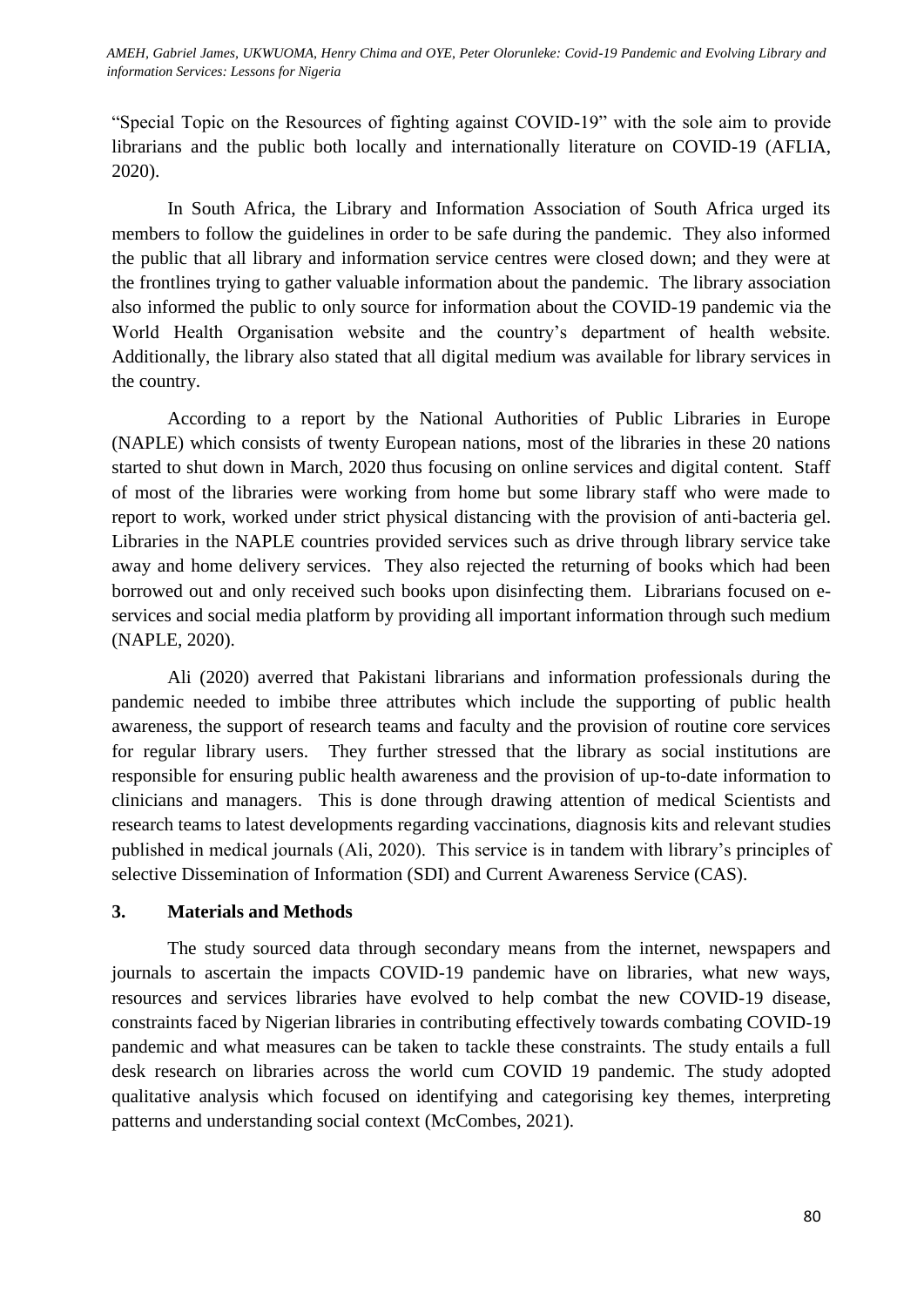### **4. Findings and Discussion**

The section presents findings in relation to the subject matter.

## **a. Negative Impacts of COVID-19 on Libraries**

The study revealed that since the outbreak of the COVID-19 pandemic, there have been library closures around the world. Where they are not closed, the libraries are facing hard choices pertaining which services to offer and how, ranging from minimal restrictions to full closure. Meanwhile, libraries in 177 countries have been affected by the closure of all educational institutions. In many of these countries, universities, national and research libraries are also closed (IFLA, 2020).

Findings revealed that more than 3,000 libraries across the country have been shut down. However, IFLA advised that the decision to restrict services or close a library is a difficult one and needs to be taken following an assessment of the relative risks.

Furthermore, it was established that the closure of libraries in almost all countries of the world, Nigeria inclusive, simply implies that librarians would not be able to store hard/soft copies of information and also make available such hard copies to the public. Unfortunately, Nigerian libraries are yet to fully go digital and services made available online, making it most difficult for proper and adequate information about COVID-19 to be disseminated accordingly.

## **b. Ways Libraries are Contributing to Combating the COVID-19 Pandemic**

Ashworth (2020) revealed that the outbreak of the COVID-19 pandemic has brought a lot of creativity and innovative practices in library programming, operations and services. Libraries have been repurposed to perform traditional conventional and other social functions and thus, realigning library services. In spite of the closures and restrictions placed on libraries by the COVID-19 pandemic, library buildings did not just sit empty. Some have been repurposed as emergency care facilities for children of parents on the frontlines of the COVID-19 outbreak and low-income families. Libraries are one of the few places that anybody can go without the expectation of having to buy something. They have long history of serving as unofficial day shelters for people experiencing homelessness or housing inability.

Furthermore, it was established that where libraries have closed, the demand for certain services dropped, library personnel have been active in taking up other roles. In Ireland, for example, library staff have been seconded to help with contact tracing. Also, the work of libraries to support research continues, with the information service department at the University of Kuwait for example helping to lead research into the way in which information spreads on social media concerning COVID-19 pandemic. Findings also revealed that the role of libraries as guardians of historical record is as strong as ever. There are various initiatives to collect and preserve materials about the pandemic, while the International Internet Preservation Consortium is looking into coordinating the efforts. Colombia University has launched an archiving programme, as has the National Library of Spain.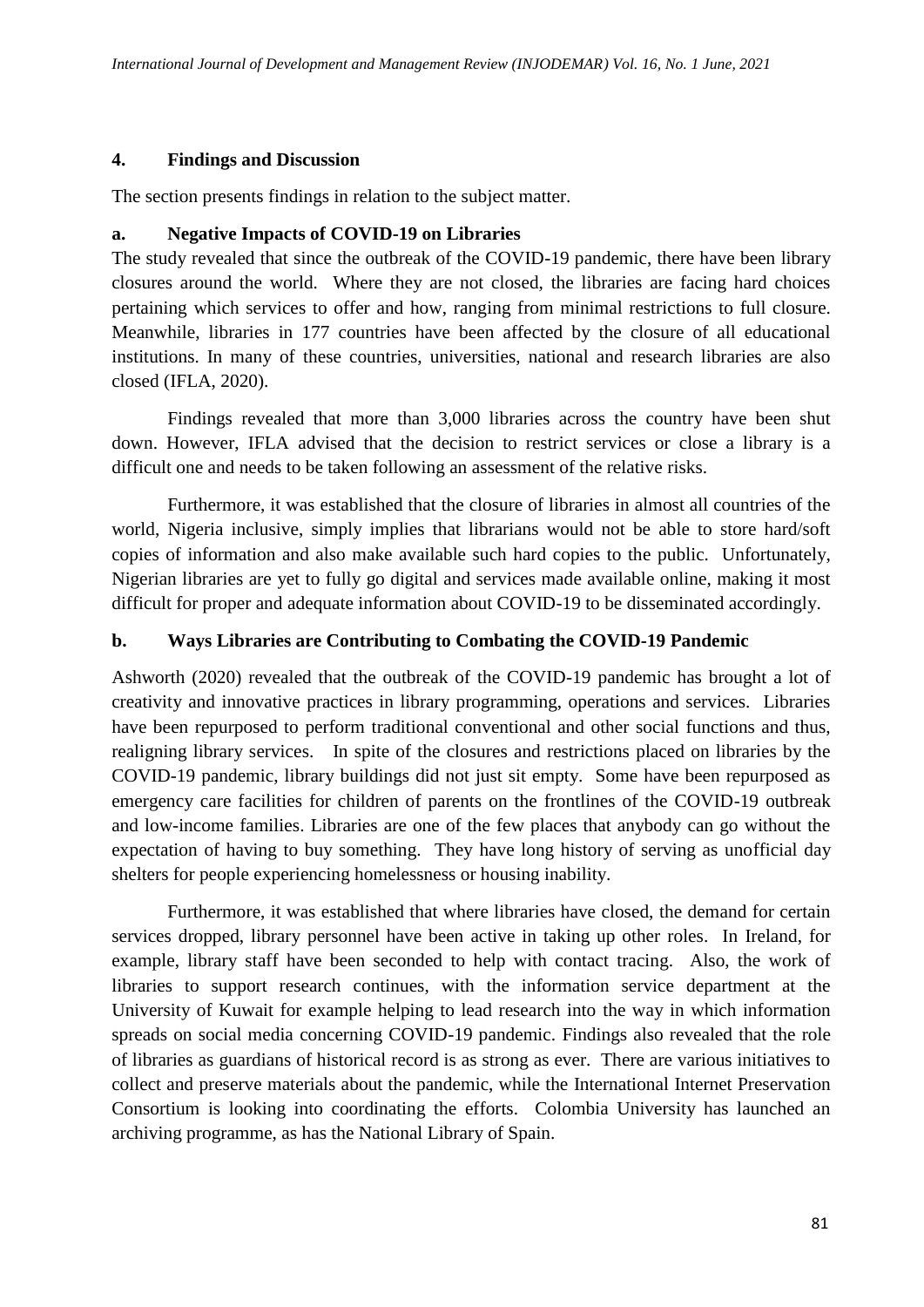AMEH, Gabriel James, UKWUOMA, Henry Chima and OYE, Peter Olorunleke: Covid-19 Pandemic and Evolving Library and<br>information Semisses: Lassens for Niosnia *information Services: Lessons for Nigeria*

Librarians are already being recruited as COVID-19 hunters in the areas of information gathering, educating patrons hunting down hand-to-find items. For this reason, some cities in America are turning to them to serve on the front lines of the coronavirus pandemic as contact tracers. It was confirmed that about 40 to50 librarians from San Francisco Public Library are now working as contact tracers. Their skill set dovetails with the work because librarians are already trained on the ethics of maintaining patron privacy, and they also make a practice of asking open-ended questions to help identify patrons' needs.

Findings revealed that libraries are encouraged to provide pages with useful links to reliable information for users on their website and promoting media literacy faced with potential misinformation online (IFLA, 2020). More so, it was revealed that the roles of libraries in the course of the novel COVID-19 pandemic include the following:

- i. Librarians are being reassigned other duties in other departments within their municipalities, for example using information management skills to support healthandsocial services.
- ii. Providing ongoing communication with users about opportunities to use library resources or services.
- iii. Organising digital story-times where copyright permits.
- iv. Promoting use of digital libraries and other tools including potentially investing in more content/licences.
- v. Offering amnesty on borrowed physical books and increasing the number of eBooks users can borrow.
- vi. Raising awareness of digital offers, both on the front pages of their websites, and through putting up posters in the windows of library buildings.

Corsillo (2020) identified the impact of COVID-19 on Public Libraries thus: because libraries play such a vital role in keeping their patrons educated, connected, and entertained, librarians have been working round the clock to find ways to keep services going despite being closed to the public. This the scholar explained they do by providing remote access to databases typically restricted to onsite use, and promoting or easing restrictions digital content. Also, some libraries are delving into the world of virtual programming. Offering children's events such as story times, through virtual outlets like Facebook Live or Instagram's IGTV can provide kids not only with a fun and enriching experience, but also the comfort of seeing a familiar face during an otherwise scary and isolating time. Related to this, other ideas for virtual programming across various age groups can include book clubs or other discussion groups, collaborative projects such as crafts using common household items, and technology tutorials. The scholar added that many libraries have also promoted services from existing connections, such as virtual exhibits from their museum pass partners or local businesses. Information Technology (IT) plays a major role in modern day libraries as such most of the innovations are driven by the platform created by IT

It was established that libraries have always been trusted sources of information. Fallows (2020) states that many libraries are reversing their websites and scaling up their social media for multiple purposes: bringing in more users and broadcasting the message of their diverse, digitally-available holdings; posting timely, accurate, curated information; and offering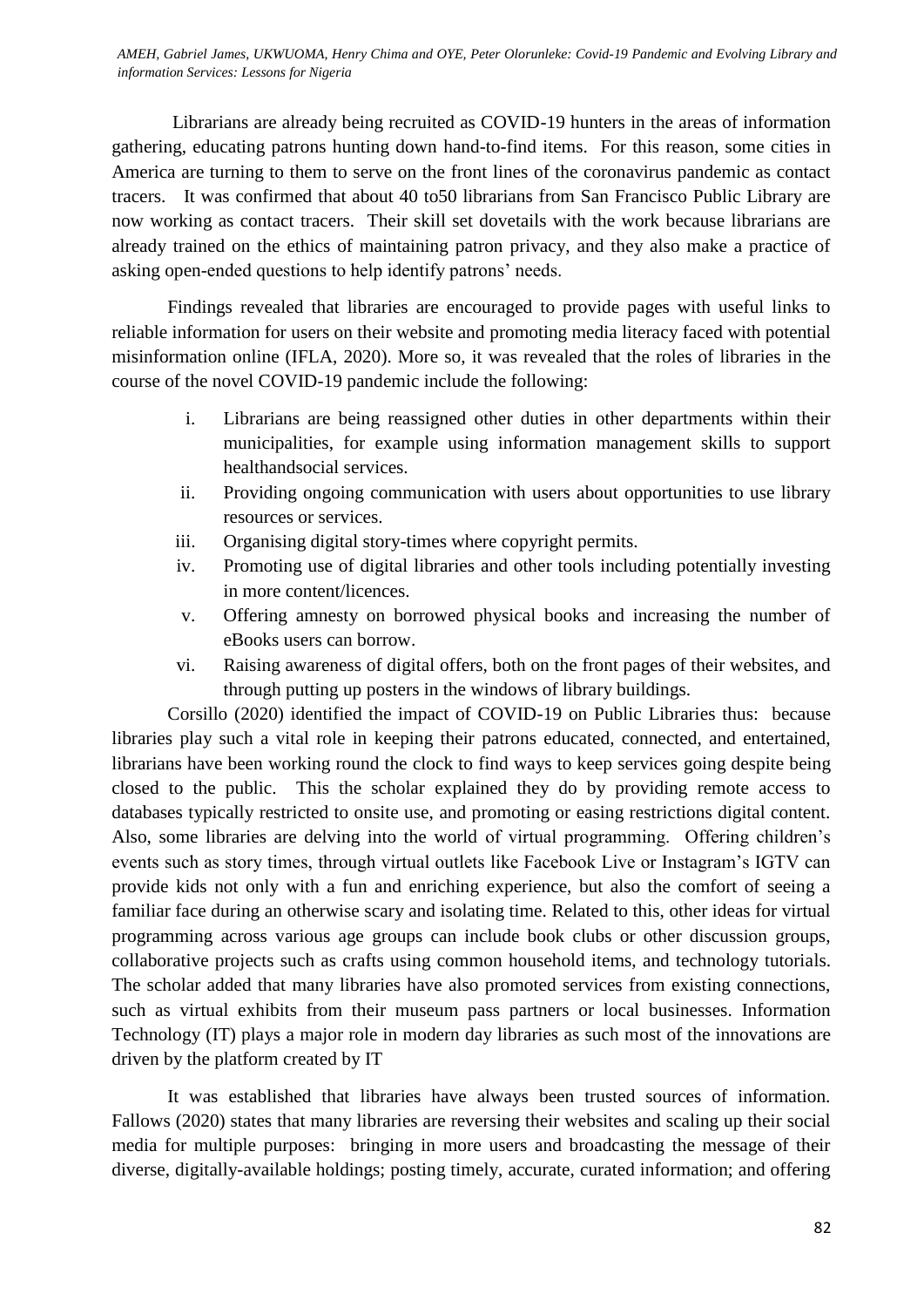up-to-date public service information on local efforts and issues like city services, public advisories, health directives and requests, tax and unemployment issues, and of course, COVID-19 resources. Similarly, the use of Drone Technology for home delivery of books to school children is being employed by librarians in the city of Virginia. Now students in Montgomery County can also choose from more than 150,000 titles in the library and have the books delivered right to their home yards using drones (CBS, 2020). This is a strategy that can be used during and after COVID-19 pandemic to provide physical information resources to both city and remote communities by librarians in Nigeria.

#### **c. Constraints Faced by Libraries in Nigeria Amid the COVID-19 Pandemic**

Most libraries in Nigeria have been shut down due the fast spread of the virus most especially in public places with very few providing digital information on their websites or via social media platforms. This has left the Nigerian Library not contributing to the fight against the pandemic and the non-engagement of librarians in the fight against the coronavirus. These Librarians have neither provided information to the medical personnel on the frontline nor to the Nigeria Medical Association. Because of the on-going digitisation of the Nigerian economy, libraries are faced with a major challenge of providing support information digitally to Nigerians, this has posed a great challenge to a developing nation like Nigeria. Though, according to Pham *et al*., (2020) aspects of Digital economy such as the Artificial Intelligence and Big Data could play a major role in managing the COVID-19 pandemic by predicting outbreak, virus spread tracking and diagnosis. Furthermore, Pandey and Pal (2020) argue that the advent of coronavirus will entail the adoption of internet driven technologies, though the internet should be regulated as a post Covid pandemic measure in curtailing internet fraud and controlling cybercrime.

The National Library has failed to effectively expand to 36 State capitals of the federation as designated by the Library decree of 1970. In concert with the lack of facilities in the state capitals, a lack of adequate social amenities for the library staff is another obstacle to the library's development (Nwokocha, 1998).Further to this is low patronage, almost total absence of current materials, inadequately trained personnel and inadequate funding are constraints Nigerian libraries face.

Ochogwu (2007) revealed that theproblems of library development in Nigeria include: the nature of professional practice which is riddled with passive professionals; the library profession lacks political base for itself in the comity of other professions in the country; inadequate/poor information literacy skills; negative, disposition towards library and information issues, poor demand for the establishment of libraries and information centres; poor funding for library education and library development: poor technologically driven library and information services.

Some other challenges include poor funding, indifferent attitudes of library managers, absence of well-defined and uniform library policies and non-compliance with the demands of ICT (Nkechi et al., 2018). With the devastation the COVID-19 has perpetuated on Nigeria and inadequate ICTs in Nigerian libraries to drive digital libraries in Nigeria, Nigeria would find it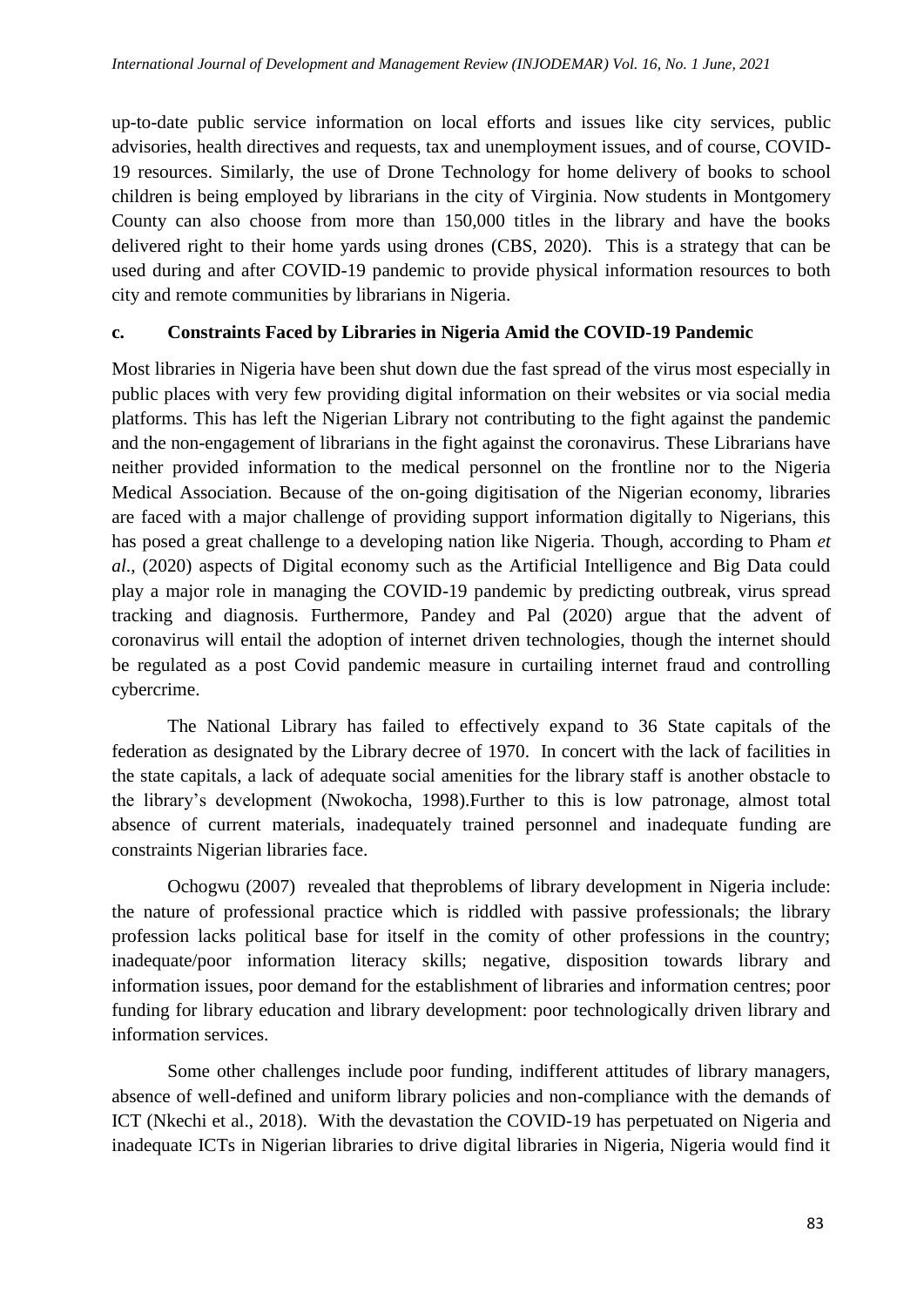AMEH, Gabriel James, UKWUOMA, Henry Chima and OYE, Peter Olorunleke: Covid-19 Pandemic and Evolving Library and *information Services: Lessons for Nigeria*

extremely difficult to provide any form of meaningful service to the public and more so provide adequate information about the pandemic to the public.

#### **d. Measures to Tackle Constraints**

Advancement is critical to any discipline and librarianship is no exception. Librarianship is a knowledge producing and knowledge utilising area. Going by the bibliography paradigm traditionally libraries have developed sophisticated systems for collecting, organising, and retrieving texts and have applied advanced technology to provide access to vast sources of information.

Findings revealed that one of the fundamental functions of a library is the provision of the right information, in the right quantity and quality, at the right time and in the right place (Kuhlthau, 2004). Additionally, providing access and connecting knowledge to the needs of individuals and the community have always been at the centre of the mission and purpose of libraries. It was established that in any pandemic, there are three dimensions to a librarian's role: promoting awareness by creating and disseminating information relating to preventive measures; supporting research team and researchers by providing information regarding the latest developments, research and literature; and meeting the core needs of regular library users (Ali, 2020). Amid the pandemic, the Nigerian Library Association should direct its members and Libraries to run skeletal services via the internet or through digital means, support of public health awareness and the researches on COVID-19 by documenting outcomes of such study for the easy access by the policy organ of the Nigerian government.

Finally, it was established that transformation of library and information centres is all about improving product and services offered in Nigerian libraries to meet the needs and demands of the knowledge society (Nkechiet al., 2018). It is therefore suggested that there is a need for strategic, creative and innovative planning for library and information services in Nigeria.

## **5. Conclusion**

The COVID-19 pandemic is having significant impact on governments, organizations and individuals across the world and libraries/librarians are not left out. Libraries of all types and sizes across the world are doing their best to contribute to mitigate the phenomenon of the novel COVID-19 pandemic. This has prompted them to evolve new programmes, resources and services.

Libraries are providing authentic news sources, databases, and links to support research and medial scientists. They are creating special programmes and operations including virtual story-telling and digital contents, they are more forgiving about item return dates and have various initiatives to collect and preserve materials about the pandemic. They are providing space for the vulnerable during the pandemic, serving as contact tracers and are offering literacy and learning services to the clients in order to combat the new disease. These innovations did not just happen in those climes. With diligence and endurance, they were able to propel into the unknown to deliver breath-taking innovations to face new circumstances that arise like the COVID-19 pandemic. Therefore, libraries and librarians in Nigeria need to take a cue from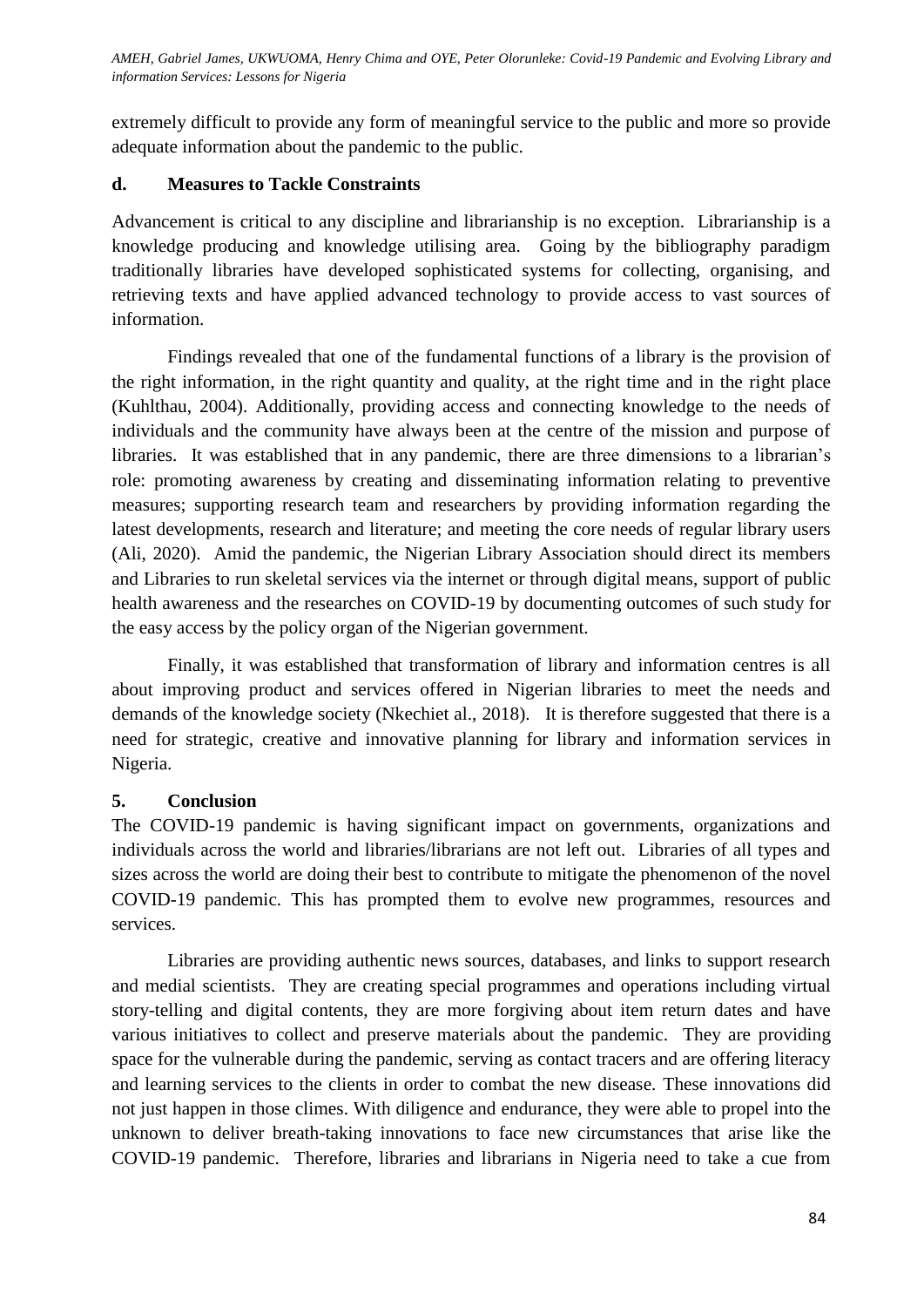these exploits and ensure that proper attention is given to libraries in terms of adequate policy framework so they can receive adequate funding and function effectively.

 Government provision of appropriate legislation will improve library services and accord it proper recognition in development. The introduction of a percentage of deduction from companies' annual profits as "Library Development Tax" will pool resources to promote library services across the country. Funds so generated can be devoted to training of librarians and building and equipping of state-of-the-art libraries with prints and digital contents. Sponsored promotion of libraries on television and social media will no doubt but put the library on a high pedestal in line with international best practices. The library is not just a resource centre for any piece of information or knowledge sought after. They have always been trusted sources of information and knowledge. Libraries in Nigeria must join the rest of libraries in the world to be innovative especially in this COVID-19 era in order to help mitigate the effect of the pandemic.

#### **6. Recommendations and Implementation Strategies**

In the light of the foregoing discussion, the following recommendations and implementation strategies are proffered.

- Libraries in Nigeria should be automated and services made available on the Cyberspace. This will announce the presence of Nigerian libraries on the Internet and assist the public to easily source for information both in COVID-19 and post COVID-19 era. Librarians and information professionals in Nigeria, the NLA and LRCN, should liaise with the federal government and philanthropists for the automation of libraries in Nigeria. This would include tax and tariff relieves for ICTs and Infrastructure.
- Libraries in Nigeria should move from transactional services to relational services to create more values for users. The Nigeria Library Association through the Head of Civil Service in conjunction with the Library Registration Council of Nigeria to ensure the immediate training and retaining of librarians in identifying unique programmes and services that create more values for their users to mitigate COVID-19 impact.
- $\triangleright$  Nigerian libraries should embark on creating new digital contents and databases on their websites to support educational programmes research and create greater awareness on COVID-19 Pandemic. Thus, the Nigeria Library Association to collaborate with other international libraries in various countries for easy access/dissemination of information on the COVID-19 Pandemic.
- Ministry of Science and Technology and Nigerian libraries should collaborate to explore and deploy Drone Technology in the delivery of library materials to communities all over Nigeria.
- $\triangleright$  The creation of a synergy between the Nigerian Library Association and the Ministry of Health to provide selective dissemination of information and current awareness services on COVID-19 to Medical Scientists both on/off the frontline.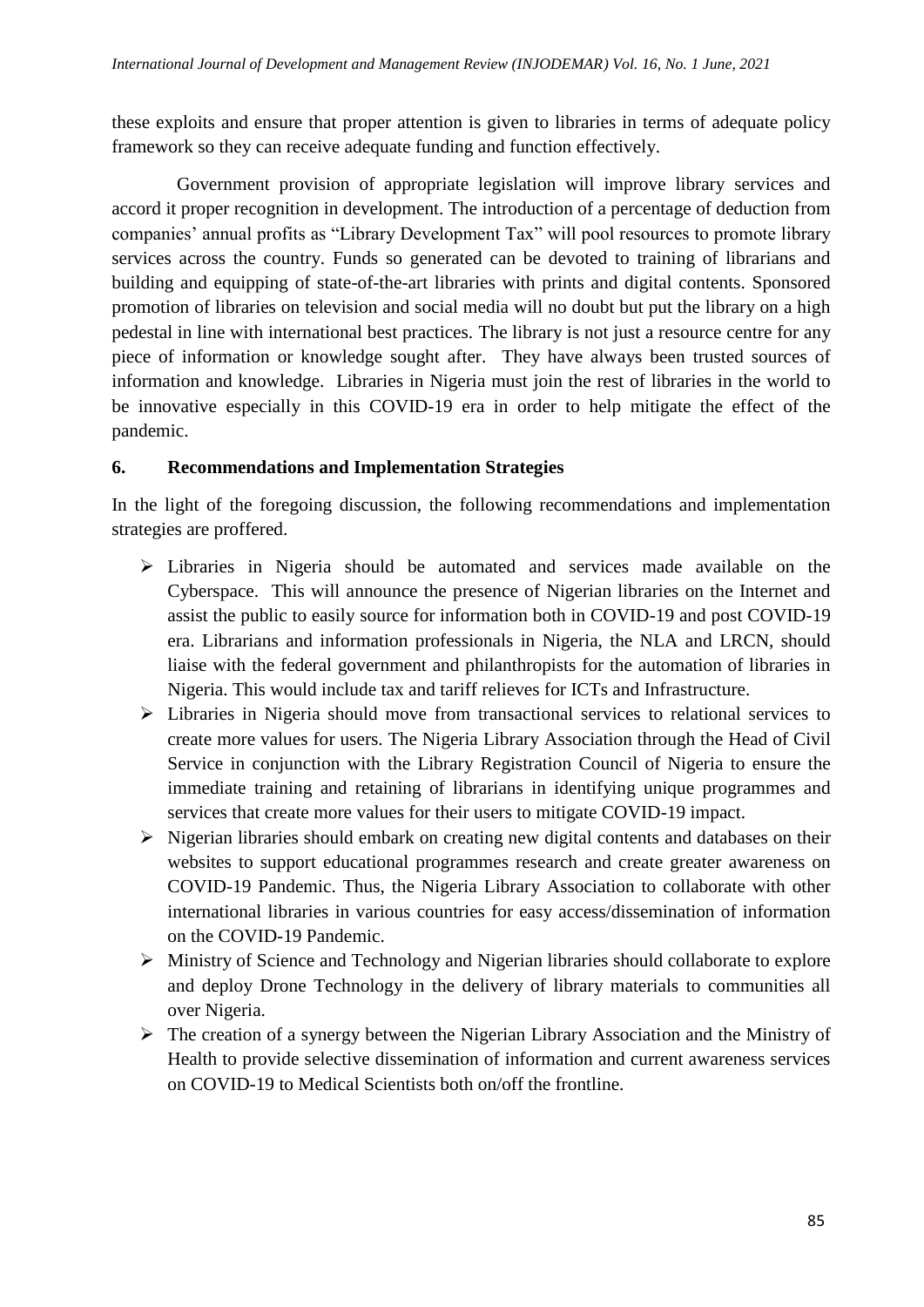AMEH, Gabriel James, UKWUOMA, Henry Chima and OYE, Peter Olorunleke: Covid-19 Pandemic and Evolving Library and *informationServices: Lessons for Nigeria*

## **References**

- African Library and Information Association and Institutions (AFLIA) (2020).*Misinformation on COVID-19: Call to action.* Retrieved from web.aflia.net/misinformation-on-covid-19-call-to-action. Accessed June 1, 2020.
- Ali, M.Y. (2020). The COVID-19 (Coronavirus) Pandemic: Reflections on the role of libraries and information professionals. *Health Information and Libraries Journal.https://doi.org/10.1111/hir.12307,* Accessed 27 August, 2020.
- BBC,(2020) Coronavirus: Why some Nigerians are gloating about COVID-19.Retrieved from https://www.bbc.com-news. Accessed June 24, 2020.

Chatham House, (2020) Nigerian's political leaders need to win trust to tackle Covid19. Retrieved from hhtps://www.chathamhouse.org.2020/04 Accessed 23/02/202.

- CGTN (2020). China's National Library launches 'Collective Memory Bank' to document coronavirus outbreak stories. Retrieved from https://news.cgtn.com/news/2020-04- 25/China-s-national-library-launches-project-to-record-COVID-19-stories-PYZLBm4vZu/index.html. Accessed August 27, 2020.
- Dar, M. (2020). Librarian volunteers help WHO make sense of COVID information. *Library Journal.* Retrieved from libraryjournal.com/?detailstory=librarian-volunteers-help-whomake-sense-of-covid-information. Accessed May 15, 2020.
- Duke University (2020).2019 Novel coronavirus (COVID-19). Retrieved from https://coronavirus.duke.edu/ accessed 12 September, 2020.
- Fallows, O. (2020)Public libraries' novel response to a novel virus. *The Atlantic.* Retrieved fromtheatlantic.com/notes/2020/03/public-libraries-novel-response-to-a-novelvirus/609058/ Retrieved March 31, 2020.
- International Association for Medical Assistance to Travellers (IAMAT), (2020). Nigeria: Coronavirus COVID-19.Retrieved from iamat.org/country/Nigeria/risk/coronaviruses. Accessed May 8, 2020.
- International Federation of Library Associations (IFLA), (2020).COVID-19 and the global library field.Retrieved from ifla.org/COVID-19-and-libraries. Accessed May 11, 2020.
- Kalu, B.(2020). COVID-19 in Nigeria: A disease of hunger. *The Lancet Journal of Respiratory Medicine*. 8(6): 556–557.doi: 10.1016/S2213-2600(20)30220-4.
- McCombes, S. (2021). How to write a research design. Retrieved from http://www.scribbr.com/research-process/researcrch-design/. Accessed March 21, 2021.